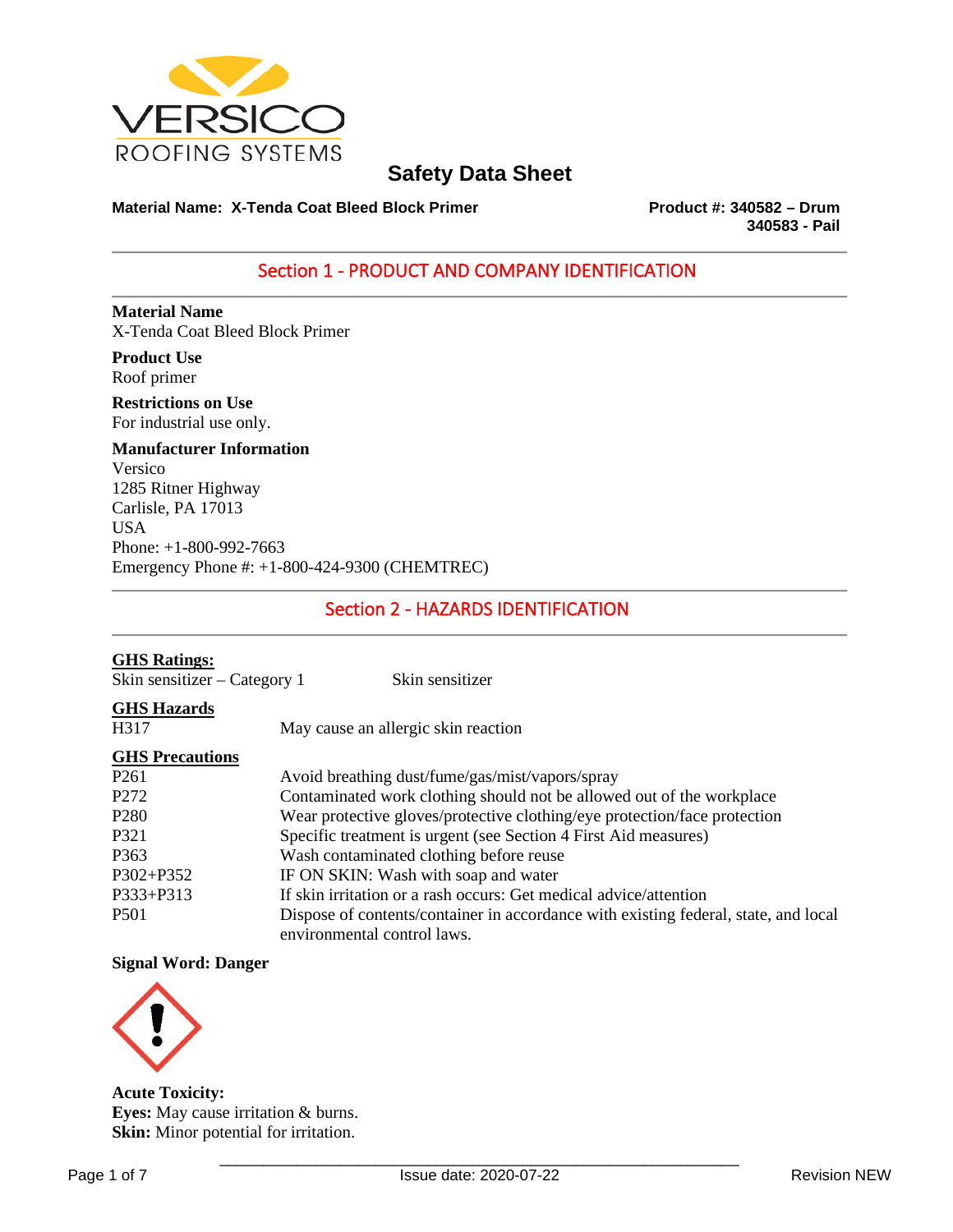

## **Material Name: X-Tenda Coat Bleed Block Primer Product #: 340582 – Drum**

**340583 - Pail** 

**Inhalation:** Liquid may cause irritation. **Ingestion:** Consult physician.

**Conditions Aggravated:** None known. **Chronic Effects:** Not expected to cause any adverse chronic health effects.

## Section 3 - COMPOSITION / INFORMATION ON INGREDIENTS

| <b>CAS</b>    | <b>Component Name</b>               | <b>Percent</b>      |
|---------------|-------------------------------------|---------------------|
| 1317-65-3     | Limestone                           | $50.00\% - 60.00\%$ |
| 25068-38-6    | Bisphenol A-epichlorohydrin polymer | $40.00\% - 50.00\%$ |
| 13463-67-7    | Titanium dioxide                    | $1.00\% - 5.00\%$   |
| $75 - 21 - 8$ | Ethylene Oxide                      | $0.10\% - 1.00\%$   |
| $123-91-1$    | 1,4-Dioxane                         | $0.10\% - 1.00\%$   |
|               | Acetaldehyde                        | $0.10\% - 1.00\%$   |

## Section 4 - FIRST AID MEASURES

**After Inhalation:** If symptoms ensue, move to fresh air. If breathing is difficult, give oxygen.

**After Eye Contact:** Rinse opened eye for at least 15 minutes under running water. Remove contact lenses if present and easy to do so, and continue rinsing.

**After Skin Contact:** Clean affected area with soap and plenty of water.

**After Swallowing:** Consult physician.

**Notes to Physician:** Treat symptomatically.

## Section 5 – FIRE FIGHTING MEASURES

Flash Point: 122℃ (252℉)

LEL: N/A UEL: N/A

**Upper and lower explosive limits listed if known. Suitable Extinguishing Agents:** Water spray, CO2, Foam, Dry chemical

**Information about Protection against Explosions and Fires:** Closed containers may rupture when exposed to extreme heat.

**Dangerous Products of Decomposition:** Oxides of carbon, oxides of nitrogen, and traces of HCN.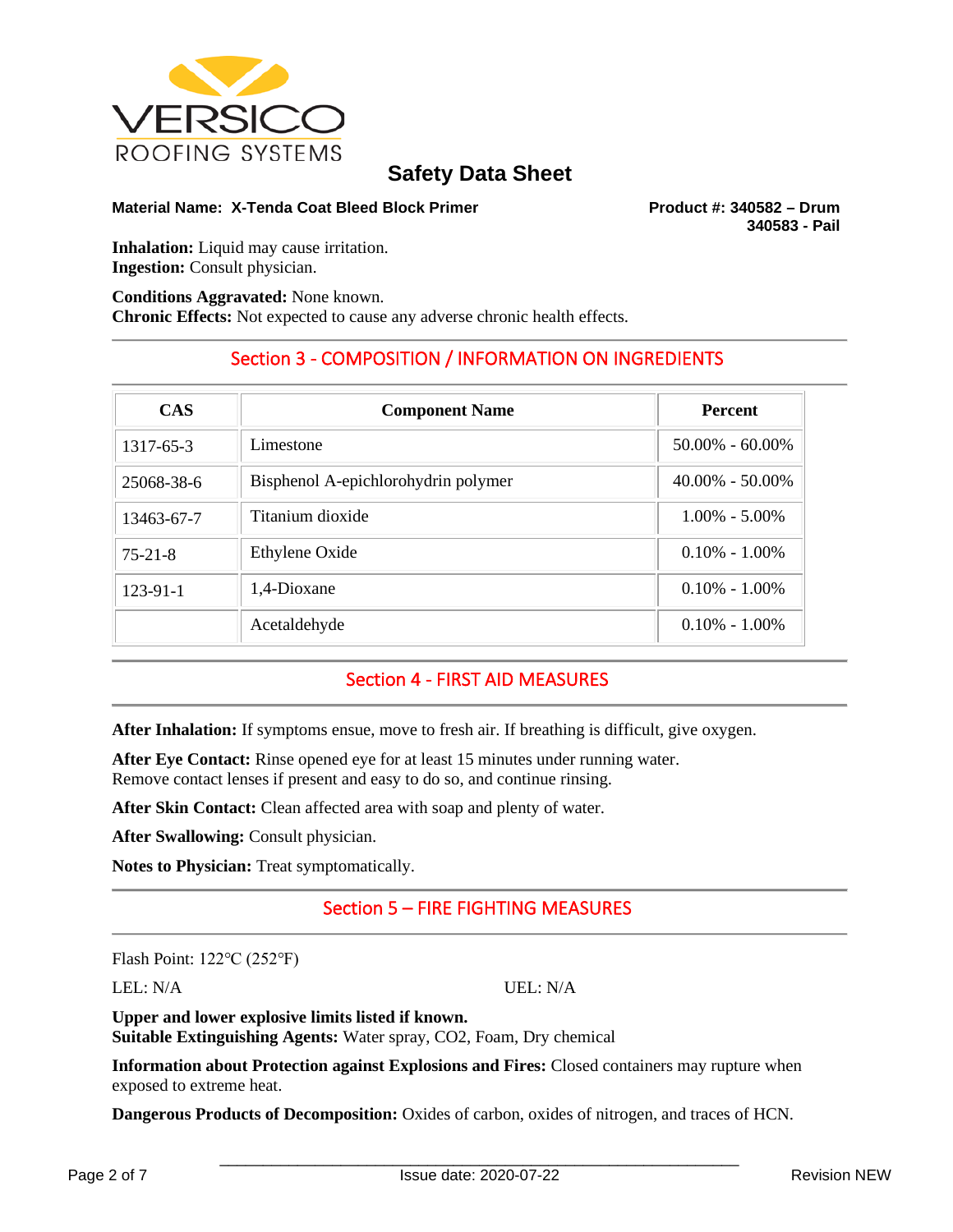

#### **Material Name: X-Tenda Coat Bleed Block Primer Product #: 340582 – Drum**

**340583 - Pail** 

**Protective Equipment:** Firefighters should wear a pressure demand self-contained breathing apparatus and protective clothing.

## Section 6 - ACCIDENTAL RELEASE MEASURES

**Person-Related Safety Precautions:** Avoid contact with skin and eyes. Do not breathe vapors.

**Measures for Environmental Precaution:** Cover and contain spill with absorbent material. Collect for proper disposal according to local, state, and federal regulations. Clean up with water. Avoid discharge into drains, water courses, or onto the ground.

## Section 7 - HANDLING AND STORAGE

**Information for Safe Handling:** Avoid contact with skin or inhalation.

**Storage Requirements:** Store in dry, well ventilated area. Keep containers tightly closed, Store between 45°F-100°F. Material may freeze below 32℉. Material may settle.

**Regulatory Requirements:** Store according to all local, state, and federal regulations.

## Section 8 - EXPOSURE CONTROLS / PERSONAL PROTECTION

| Talc                                          | 14807-96-6                                                                                                                   |
|-----------------------------------------------|------------------------------------------------------------------------------------------------------------------------------|
| OSHA:                                         | Not Established                                                                                                              |
| ACGIH:                                        | 2 mg/m3 TWA (particulate matter containing no asbestos and $\langle 1\% \rangle$<br>crystalline silica, respirable fraction) |
| Other:                                        | NIOSH: 2 mg/m3 TWA (containing no Asbestos and <1% Quartz,<br>respirable dust)                                               |
| <b>Mica</b>                                   | 12001-26-2                                                                                                                   |
| OSHA:                                         | $2 \text{ mg/m}$ (respirable dust)                                                                                           |
| ACGIH:                                        | 2 mg/m3 TWA (respirable dust)                                                                                                |
| Other:                                        | Not Established                                                                                                              |
| Diethoxy(3-glycidyloxypropyl)<br>methylsilane | 2897-60-1                                                                                                                    |
| OSHA:                                         | Not Established                                                                                                              |
| ACGIH:                                        | Not Established                                                                                                              |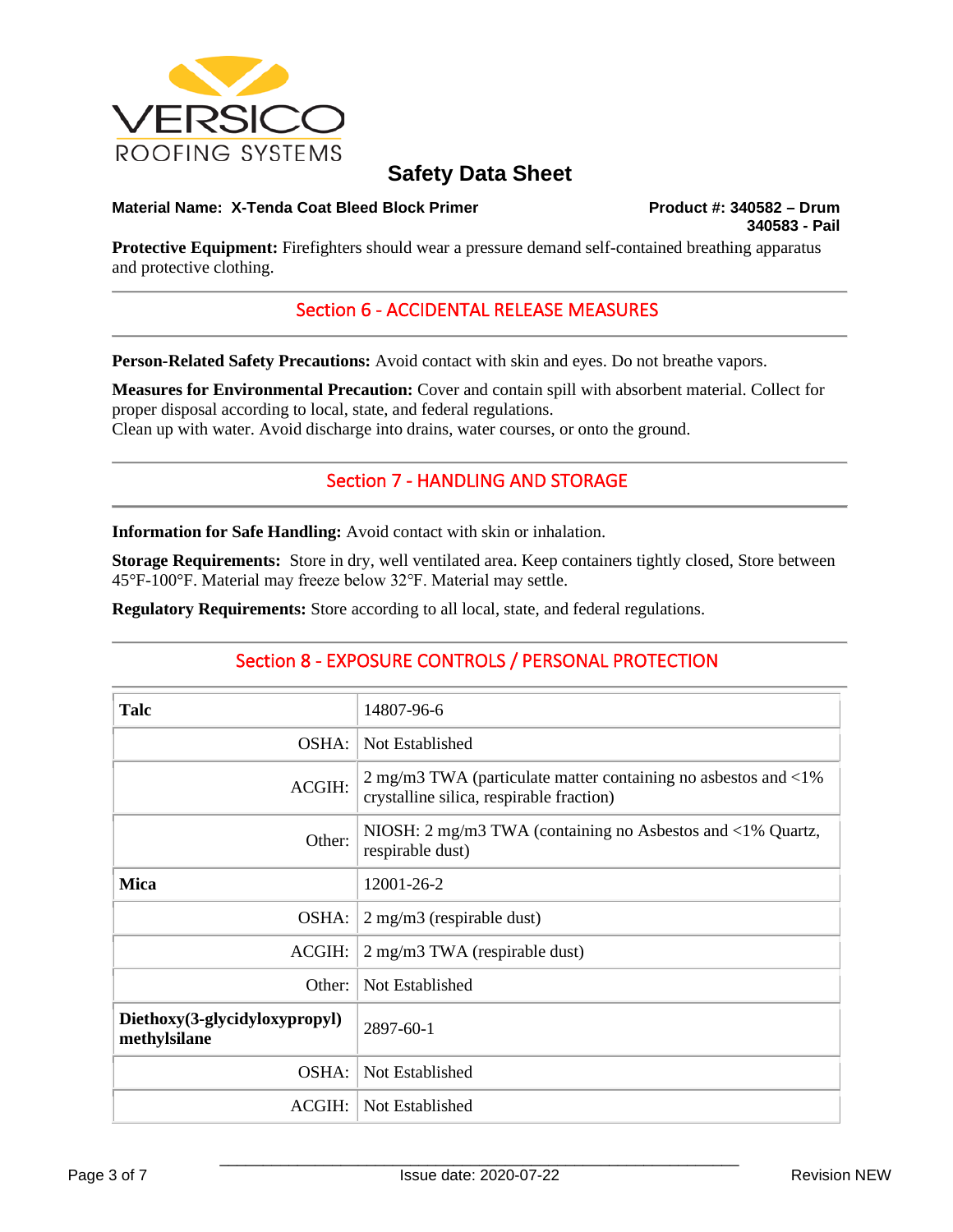

#### **Material Name: X-Tenda Coat Bleed Block Primer Product #: 340582 – Drum**

**340583 - Pail** 

Other: Not Established

**Engineering Controls:** No specific measures required if proper PPE precautions are followed.

**Ventilation:** Good general ventilation (typically 10 air changes per hour) should be used, Ventilation rates should be matched to conditions.

**General Protective and Hygienic Measures:** Usual precautionary measures should be adhered to when handling chemicals.

**Personal Protective Equipment: Respiratory Protection:** None required if work area is properly ventilated. **Hand Protection:** Protective chemical resistant gloves. **Eye Protection:** Safety glasses with side shield. **Body Protection:** Protective work clothing. Launder separately.

**Contaminated Gear:** Observe local requirements. Dispose of in accordance with local/state/federal regulations.

## Section 9 - PHYSICAL AND CHEMICAL PROPERTIES

#### **Physical properties listed where known.**

| <b>Appearance</b>                  | Light brown/tan liquid | Odor                                              | Mild             |
|------------------------------------|------------------------|---------------------------------------------------|------------------|
| <b>Vapor Pressure</b>              | N/A                    | Odor threshold                                    | N/A              |
| <b>Vapor Density</b>               | N/A                    | pH                                                | N/A              |
| <b>Specific Gravity</b>            | 1.11                   | <b>Melting point</b>                              | N/A              |
| <b>Freezing point</b>              | N/A                    | <b>Solubility</b>                                 | N/A              |
| <b>Boiling range</b>               | $122 - 126$ °C         | <b>Flash point</b>                                | >212°F, $100$ °C |
| <b>Evaporation rate</b>            | N/A                    | <b>Flammability</b>                               | N/A              |
| <b>Explosive Limit</b>             | N/A                    | <b>Partition coefficient: n-</b><br>octanol/water | N/A              |
| <b>Autoignition</b><br>temperature | N/A                    | <b>Decomposition</b><br>temperature               | N/A              |

## Section 10 - STABILITY AND REACTIVITY

**Incompatible Materials:** Avoid contact with strong acids, strong bases, and oxidizing agents.

**Hazardous Polymerization:** Not expected to occur.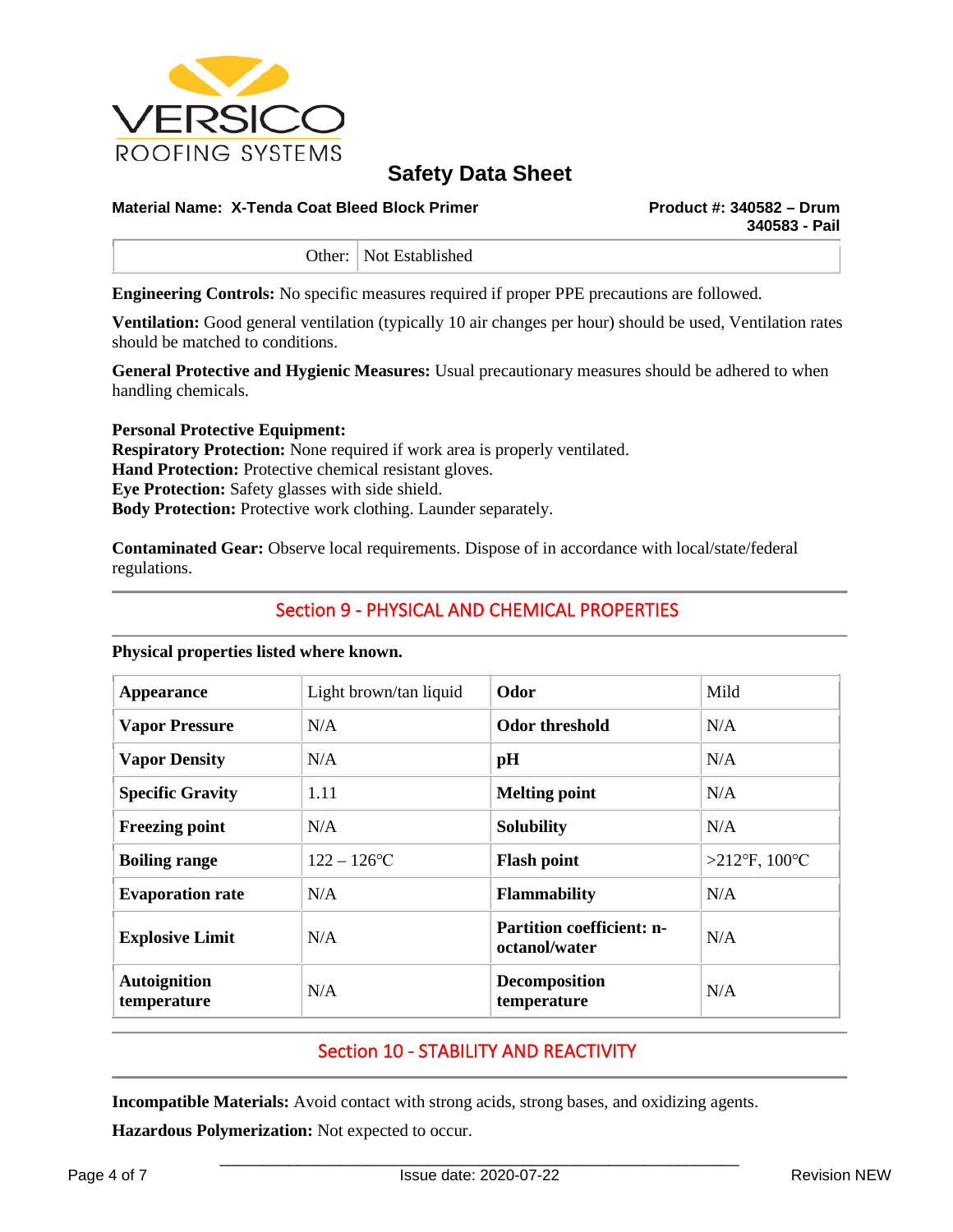

**Material Name: X-Tenda Coat Bleed Block Primer Product #: 340582 – Drum**

**340583 - Pail** 

**Dangerous Products of Decomposition:** Oxides of carbon, oxides of nitrogen, traces of HCN.

## Section 11 - TOXICOLOGICAL INFORMATION

**Mixture Toxicity Component Toxicity**

**Toxicity Values Listed if Known**

**Acute Toxicity: Eyes:** May cause irritation & burns. **Skin:** Minor potential for irritation. **Inhalation:** Liquid may cause irritation. **Ingestion:** Consult physician.

**Chronic Effects:** Not expected to cause any adverse chronic health effects.

**Routes of Entry:** Skin contact. **Target Organs:** Skin. **Chemicals with Known or Possible Carcinogenic Effects:**

CAS Number Description % Weight Carcinogen Rating None None

## Section 12 - ECOLOGICAL INFORMATION

**General Information:** Based on experience, no adverse effects are to be expected if correct disposal procedures have been followed as indicated in section 13.

| <b>Component Ecotoxicity</b> |                                                      |
|------------------------------|------------------------------------------------------|
| Talc                         | 96 Hr LC50 Brachydanio rerio: >100 g/L [semi-static] |

Section 13 - DISPOSAL CONSIDERATIONS

**Recommendation:** Observe local requirements. Dispose of in accordance with local/state/federal regulations.

**Empty Container Precautions:** Empty containers retain product residue; observe all precautions for product. Do not heat or cut empty container with electric or gas torch because highly toxic vapors and gases are formed. Do not reuse without thorough commercial cleaning and reconditioning. If container is to be disposed, ensure all product residues are removed and container is empty prior to disposal. Contact the Reusable Industrial Packaging Association (RIPA) at 301-577-3786 to find a drum re-conditioner in North America [\(www.reusablepackaging.org\)](http://www.reusablepackaging.org/).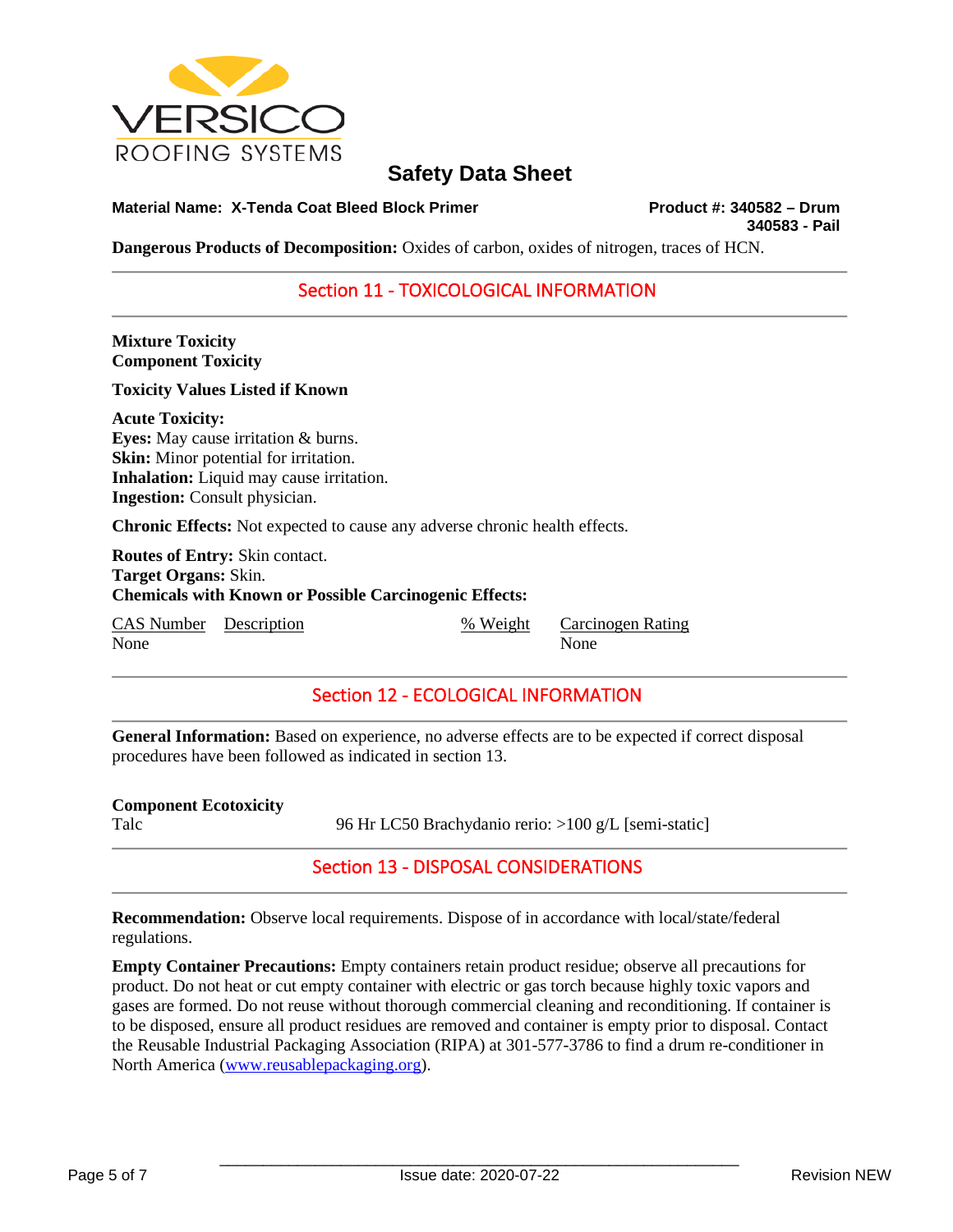

## **Material Name: X-Tenda Coat Bleed Block Primer Product #: 340582 – Drum**

**340583 - Pail** 

## Section 14 - TRANSPORT INFORMATION

#### **DOT Regulated Components:**

This product is not regarded as dangerous good according to the national and international regulations on the transport of dangerous goods unless specifically cited below.

**Agency** Proper Shipping Name UN Number Packing Group Hazard Class

None

## Section 15 - REGULATORY INFORMATION

**OSHA HAZARD COMMUNICATION STANDARD:** This material is classified as hazardous in accordance with OSHA 29 CFR 1910.1200.

**SARA Section 311/312 Hazard Categories:** Acute health hazard.

#### **California Proposition 65**

#### **(Safe Drinking Water and Toxic Enforcement Act of 1986)**

This product contains no substances known to the State of California to cause cancer, birth defects or other reproductive harm, at levels which would require a warning under the statute unless otherwise listed:

**WARNING:** This product can expose you to chemicals listed below, which are known to the State of California to cause cancer, birth defects, or reproductive harm. For more information, visit [www.P65Warnings.ca.gov](http://www.p65warnings.ca.gov/)

- None

#### **Massachusetts Right To Know List:**

Talc 14807-96-6 5 to 10 %

#### **New Jersey Right To Know List:**

 Diethoxy(3-glycidyloxypropyl)methylsilane 2897-60-1 0.1 to 1.0 % Talc 14807-96-6 5 to 10 %

#### **Pennsylvania Right To Know List:**

 Diethoxy(3-glycidyloxypropyl)methylsilane 2897-60-1 0.1 to 1.0 % Talc 14807-96-6 5 to 10 %

#### **SARA 302 Extremely Hazardous Substances:**

- None

#### **Chemicals subject to SARA 313 Reporting:**

- None

| <b>Country</b> | <b>Regulation</b>                   | <b>All Components Listed</b> |
|----------------|-------------------------------------|------------------------------|
| Canada         | Canada DSL                          | Yes                          |
| US             | <b>Toxic Substances Control Act</b> | Yes                          |